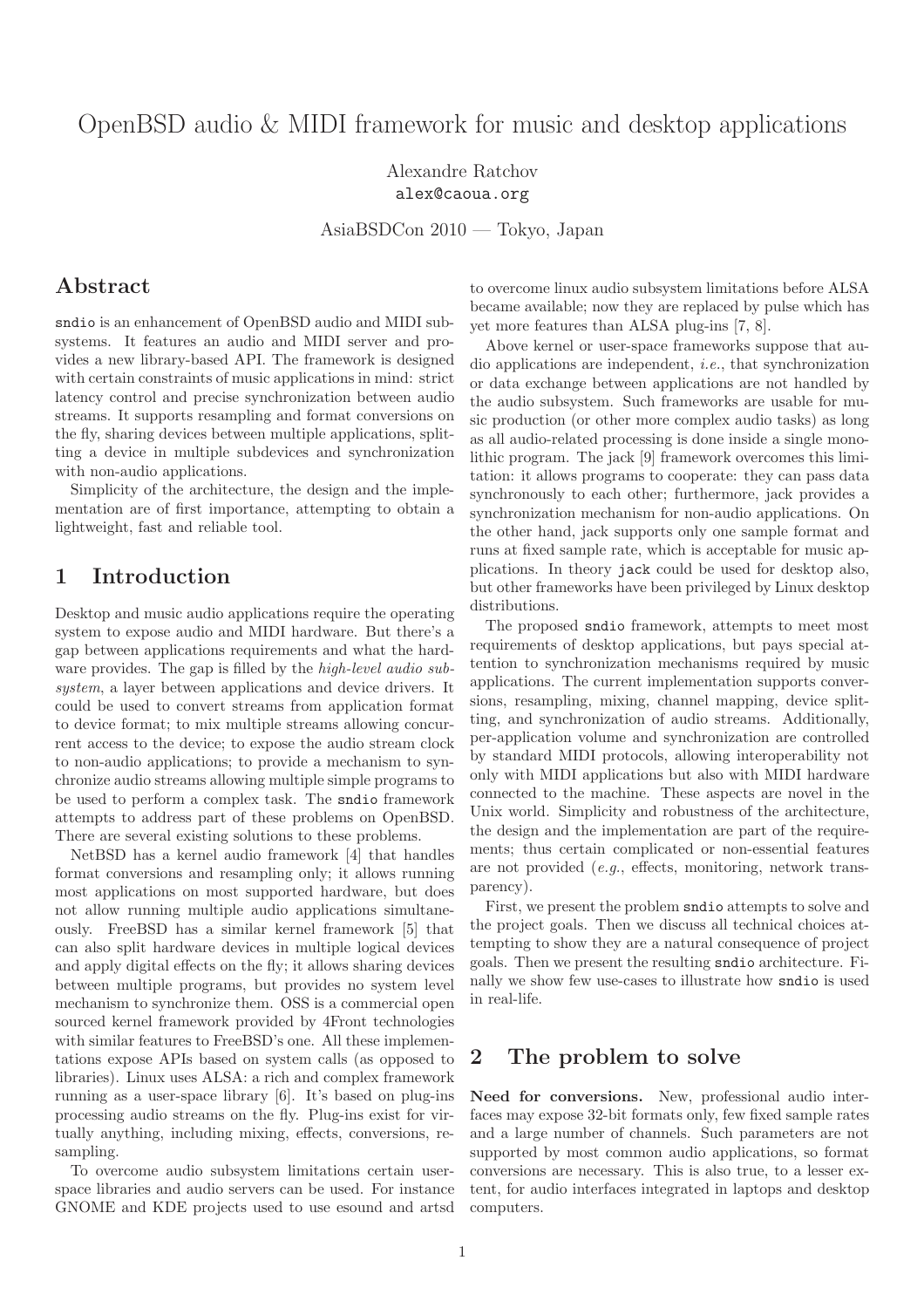Sharing the device between applications. Most audio interfaces can play or record only one stream at a given time. Basically, this means that only one application may use the device at a given time. To allow concurrent playback or recording, the audio subsystem must be able to mix multiple streams.

Splitting the device in subdevices. Modern audio interfaces may have a lot of channels. In certain circumstances, it is desirable to split a device into multiple independent subdevices; for instance, multichannel hardware could be split into two subdevices: one reserved to telephony (e.g., headphones and microphone) and another one for desktop noises and music (e.g., speakers).

Synchronization. Performing complex tasks using multiple small tools, each performing a simple task is part of the Unix philosophy<sup>1</sup> [1]. In the audio and MIDI domain, this requires simple tools, not only to have access to the audio hardware, but also to be able to work synchronously. The MIDI protocol provides synchronization mechanisms, and the aim of this work is to integrate them at system level, allowing audio applications to cooperate without the need for intrusive code modifications.

Fault-tolerance. If a transient error condition causes the audio subsystem to fail, then it should recover once the error condition is gone. For instance, if a system load burst causes a buffer to underrun (and the sound to stutter), then no application should go out of sync, including non-audio applications synchronized to the audio stream. The user should only observe a transient quality degradation.

Simplicity This is not a technical requirement, neither is it specific to audio. Complicated code leads sooner or later to bugs and fails. Complicated APIs tend to be misused, lead to bugs and fail. Complicated software with too many knobs tend to be misused by the user and fails. The goal of this project is not to support everything, but to handle a small and consistent set of use-cases and to provide a reliable audio framework for audio development.

# 3 Design considerations

## 3.1 Performance vs. responsiveness

Performance is related to the CPU time consumed to perform a given task, while responsiveness measures how fast an event is processed. There's no direct relation between performance and responsiveness: depending on what a program is designed for, it may have bad performance and good responsiveness or the opposite.

An audio server is a I/O bounded process: after all it's supposed to be only a thin layer between the application and the device driver. Thus, its total CPU consumption is very small and is supposed to be negligible compared to the CPU resources available on the machine. So "wasting" CPU cycles is not a problem as long the total CPU time consumed stays negligible.

Responsiveness, on the other hand, is of first importance: for instance, the audio server must produce data to play as soon as the device requests it, to minimize the chances of buffer underruns which cause the sound to stutter. Similarly, a MIDI "play note" event incoming from a MIDI keyboard must be processed immediately and transmitted to the synthesizer which will produce the actual sound.

# 3.2 Kernel vs. user-space

On Unix-like systems, audio hardware is accessed through a character device driver. Conversion, mixing, and resampling code is an intermediate layer between the device driver and the application. Only the device driver must run in kernel space; conversions and mixing can be performed either in user-space as a regular user process or in kernel mode.

In a user-space implementation, the application produces audio data, transmits it to the audio server, which in turn processes the data and transmits it to the kernel. In a kernel-only implementation, the application produces audio data and transmits it directly to the kernel, which does the conversions and transmits the result to the hardware.

# 3.2.1 Overhead of data copying

In a kernel-only implementation, communication between a user-space process and the kernel uses read and write system calls which copy data from one address space to another; obviously, this data copying is useless. In a userspace implementation, things are even worse: the application transmits data to the audio server using sockets which involves two extra copies of the data.

Copying data may consume almost as much CPU time as processing it, but generally this is not a problem as long as the total CPU time consumed is negligible. For instance, on a Sharp SL-C3200<sup>2</sup>, which we consider as "not very fast", the overhead of the extra copying is around 50% of the CPU consumption, which might seem significant. However, this corresponds to only 0.5% of the CPU time available on the machine, which we'll consider as acceptable<sup>3</sup>.

The basic problem of unnecessary data copying is not about kernel vs. user-space implementation; indeed a kernel-only implementation is already subject to unnecessary data copying. The basic problem is in not using shared memory for audio communication. This is a general problem; we leave switching OpenBSD audio to zero-copy audio data exchange scheme as a future project, and we don't take it into account in this design.

<sup>1</sup>Write programs that do one thing and do it well. Write programs to work together. — Doug McIlroy

 $^2 \mathrm{This}$  machine has a Intel PXA27x ARM processor at 416MHz and runs the OpenBSD "zaurus" port.

<sup>3</sup>A rough estimation of the percentage of extra CPU time spent in copying data between two address spaces is easily obtained by comparing CPU usages of the following two commands:

<sup>\$</sup> dd if=/dev/zero | dd of=/dev/null

 $$$  aucat -n -i /dev/zero -o - | dd of=/dev/null

the second command runs the "aucat" audio server in loopback mode; in this mode it uses its standard output and input as its playback and recording devices [11].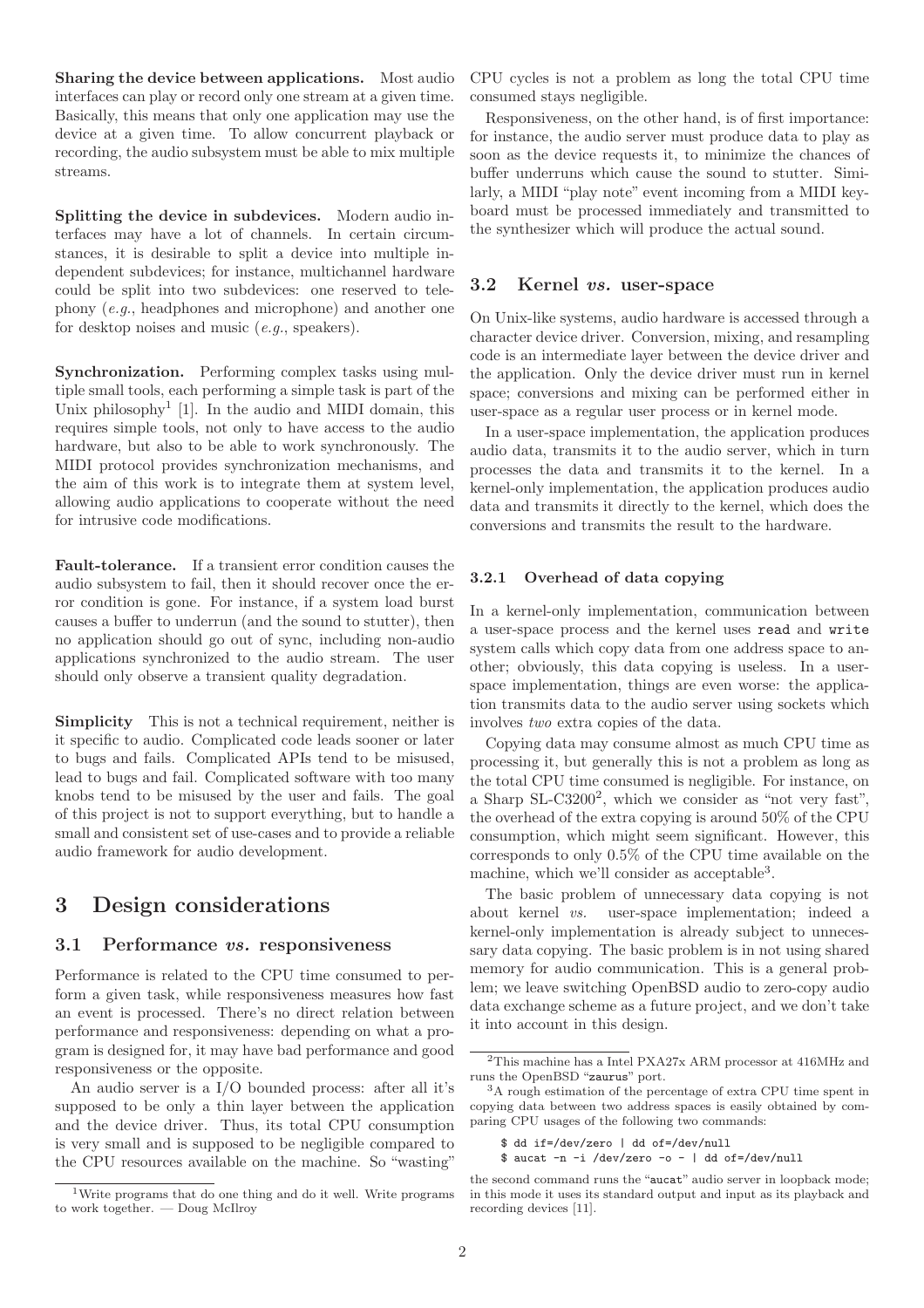### 3.2.2 No extra latency

The audio latency is the time between the application starts providing samples to the system and the time the user hears them. Samples are buffered and buffers are consumed by the audio hardware at constant rate (the sample rate), thus the latency is simply proportional to the buffer size.

Whether buffers are stored in kernel memory or userspace memory doesn't matter for the latency. Only the end-to-end buffer usage matters for latency.

#### 3.2.3 Stability: underruns and overruns

When the playback buffer underruns, the audio interface has no samples to play anymore, and inserts silence to play, causing the sound to stutter. Underruns may cause the application to loose it's synchronization; while this is annoying for video to audio synchronization, it's catastrophic for music performance.

In an user-space implementation, to avoid buffer underruns, the application must grab the CPU fast enough and produce samples to play; then, the audio server must grab the CPU immediately and submit the samples to the device. If the application or the server are delayed, then the driver will not receive audio data to play at time.

In a kernel implementation, the kernel processes the data and transmits it to the audio device in a single shot, i.e. without being preempted. Compared to the user-space implementation, the kernel implementation is not subject to underruns caused by the audio server only.

However that doesn't mean that in real-life kernel implementation gives a noticeable gain of audio stability. Implementing the audio subsystem in kernel space will prevent the server from underruns, but in case the system is busy, the application will underrun anyway, causing stuttering.

One may argue that in the case of an user-space implementation there may be underruns caused only by the server, *i.e* the application is run at time but the server execution is delayed. The author experience is that this never happens: all processes are equally subject to delays. Furthermore the most a process is CPU intensive, the most chances it has to underrun and one of the main requirement for the sndio implementation is to be lightweight.

### 3.3 Server vs. library

Only operations involving all streams, like mixing, strictly need to be implemented in the server process. Since conversions, resampling and channel mapping are specific to a single stream, they can be performed by the application itself for instance by wrapping functions to read and write samples. In both implementations, the code is the same and is running in user-space.

The main advantage of the library approach is to not require the audio server if the user plans to run only one stream. The advantage of the server-only approach is to be simpler for both developer and user points of view: the implementation is simpler because all the processing happens in the same place and the user has a single program to configure (the server).

We choose the server-only approach for the current implementation for its simplicity, however switching to the library approach is only a matter of integration effort: pasting server code into the library and adding the necessary configuration file(s).

# 3.4 Formats and algorithms

## 3.4.1 16-bit vs. 24-bit precision

Samples using 16-bit precision give around 96dB dynamic range<sup>4</sup>, which allows distinguishing light leaf rustling (approx. 10dB) superposed to jackhammer sound at 1m (approx. 100dB) [2]. From this standpoint, 16-bit precision seems largely enough for audio processing.

Nevertheless, modern hardware supports 24-bit samples and could theoretically handle 144dB dynamic range, which is much larger than human ear dynamic range (approx. 120dB). However analog parts in audio hardware seldom reach 144dB of dynamic range, and in most cases it's closer to 96dB than to 144dB. In other words, in most cases only 16 most significant bits of 24-bit samples are actually audible<sup>5</sup>, least significant bits being hidden by noise and distortion.

On the other hand, 16-bit precision processing requires 32-bit arithmetic and 24-bit precision would require 48-bit arithmetic. The sndio audio server is designed to be fast even on slower 32-bit machines, like the zaurus port supporting 416MHz Intel PXA27x ARM CPUs. That's why, given the little benefit of 24-bit precision, we use 16-bit precision.

Nevertheless, switching the implementation from 16-bit to 24-bit precision is almost as simple as changing the integer type used to store samples.

### 3.4.2 Sample formats to support

There are plenty of sample formats designed for a wide range of use-cases, some of which are far beyond the scope of OpenBSD audio subsystem: providing interface to hardware for music and desktop applications.

Integer (aka fixed point) samples These are the most common formats for audio software and hardware. We support any precision between 1 and 32-bits, big or little endian, signed or biased, padded or packed, LSB or MSB aligned (if padded). These formats cover most hardware available in 2010.

 $\mu$ -law and a-law samples These formats are used in telephony; they are not linear, which means that programs have to decode/encode samples before processing them. Thus all programs using such formats can decode/encode them and no support is required in the audio subsystem itself.

 $20 \log \frac{a}{a}$  $\frac{a_0}{a_0}$ 

 $20 \log 2^{16} \simeq 96$ dB

 ${}^{5}\mathrm{This}$  statement is false for professional audio interfaces that may support up to 120dB.

<sup>4</sup>dynamic range is defined by:

where  $a$  is the maximum amplitude, and  $a_0$  is the minimum amplitude of the signal. With 16-bit samples, the maximum amplitude is  $2^{16}$ , and the minimum amplitude is 1. The dynamic range is thus: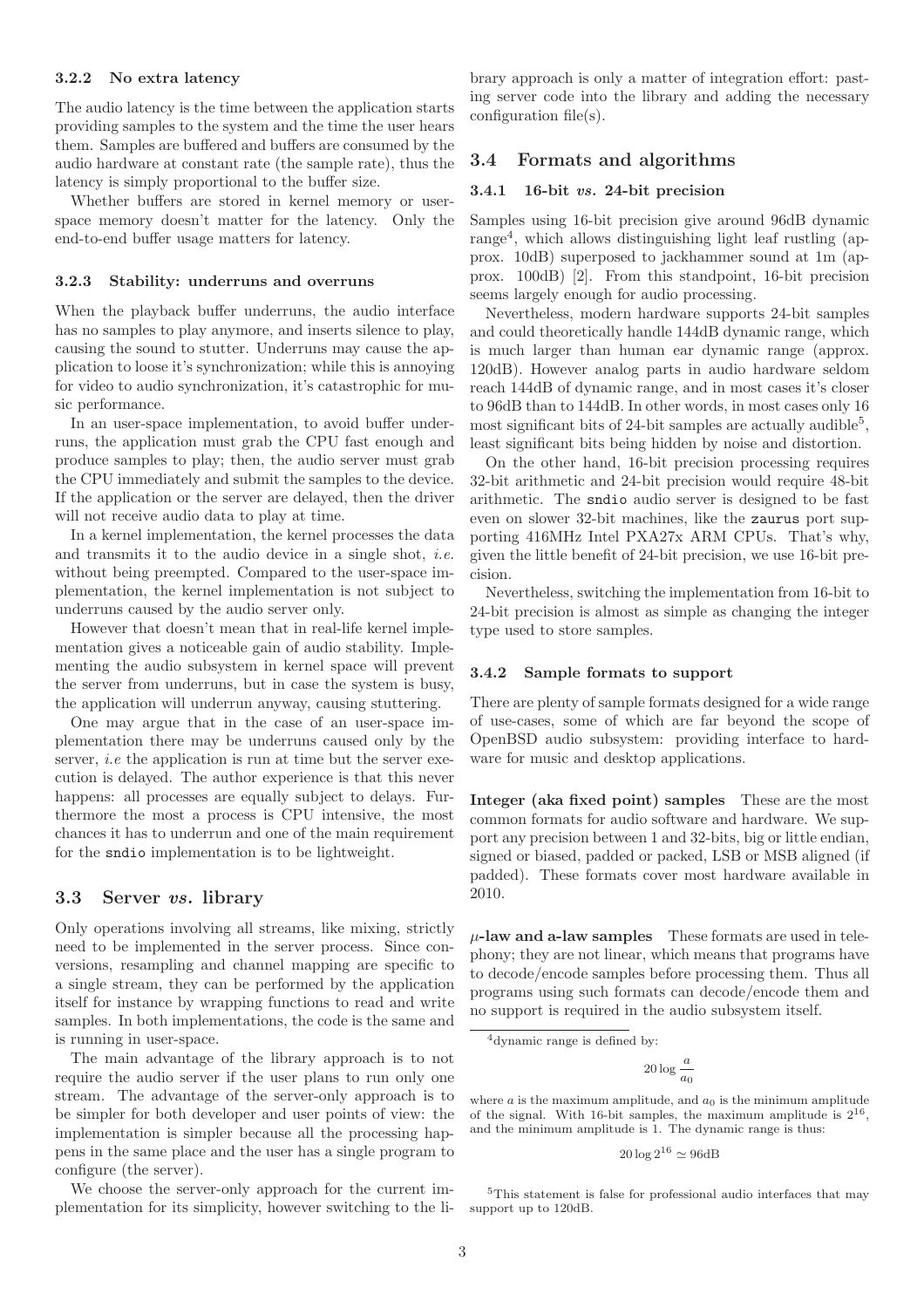IEEE floating point Floating point samples, are actually used as *fixed point* numbers, since only the  $[-1:1]$ range is used. Floats in this range can do nothing that integers can't. They are used in software mainly because they reduce development time, especially on x86 platforms where floating point operations are cheap. Since such formats are not strictly required, and conversions to/from integers is trivial, we don't support them.

Encrypted and compressed streams Audio data must be decoded in order to be processed, we leave this task to audio applications. However, there are audio interfaces with "pass-through" mode allowing applications to send encoded data to an external device. In this case the computer is not involved, so there is no point in supporting such formats in the audio subsystem: after all, computers are to process data.

## 3.4.3 Choice of resampling algorithm

The following widespread approaches to resampling were considered:

- zero order "hold" interpolation: adds a lot of noise but implementation could be very fast.
- linear interpolation: adds much less noise and the implementation still could be almost as fast as the zero order method
- higher order interpolation: adds less noise but is more CPU intensive and complicated to implement.
- $\bullet$  sinc interpolation: gives the exact signal<sup>6</sup>. The computation requires knowing all samples in advance (past and future) and is very CPU intensive [3].

With all of above methods, the original signal's spectrum must be bounded by half of the sampling frequency. To ensure this condition, a low-pass filter must be applied to the signal.

In desktop applications like movie or music playback, most of the resampling requirements are to convert 44.1kHz samples to 48kHz. This involves signals that are already filtered thus no filtering is required. Linear interpolation produces noise, but it's small because source and destination frequencies are not very different. The noise is seldom perceptible with typical music or movie tracks.

Telephony applications use 8kHz sample frequency and require resampling from/to 44.1kHz or 48kHz. Human voice spectrum is naturally bounded around 4kHz, thus no filtering is required either. Linear interpolation slightly degrades the signal quality, but high fidelity is not a requirement for telephony.

Music production requires that the recorded signal is not degraded by computer processing, i.e., processing shall only introduce errors smaller than hardware resolution<sup>7</sup> . This is

very hard to achieve in real-time and musicians seems to prefer resampling off-line. Furthermore, in music production resampling can be avoided very easily by using the same sample frequency in all recordings.

We use the linear interpolation method because it covers all use-cases and is fast and simple.

### 3.4.4 Channel mapping algorithm

The audio subsystem often has to transmit a N-channel stream to a M-channel device with  $M \neq N$ . For instance stereo streams could be played on 8-channel devices.

The general approach, which is also easy to implement, is to use a matrix mixer: each input channel is transmitted to all output channels with user supplied volumes. However this would require to expose to the user  $N \times M$  knobs, which is unpractical. Furthermore, in most common usecases where  $M \neq N$ , a lot of knobs would be always set to zero. To keep things as simple as possible, sndio uses channel ranges as follows:

- input and outputs have *start* and *end* channels numbers selected by the user
- channel numbers common to input and output ranges are transmitted with full volume the rest is ignored.

# 3.5 API design considerations

#### 3.5.1 Stream vs. shared memory

Audio programs using stream semantics use system calls like read and write to copy audio data from one address space to another. Programs using shared memory semantics save memory and CPU cycles. Unfortunately, neither kernel drivers nor existing audio applications are easy to switch from stream to shared memory semantics.

Both approaches are useful, depending on the context, but for now we focus on stream semantics; the shared memory approach is planed for future versions of the framework.

## 3.5.2 Handling of full-duplex streams

In most full-duplex programs there's a dependency between the playback and recording direction, and full-duplex cannot be simply considered as two independent streams. Indeed, most of the time applications require playback and recording direction to be in sync: the  $n$ -th written sample is played exactly when the n-th read sample is recorded. The sndio approach is to ensure this property at system level, bringing a very simple interface to programs. This simplifies considerably writing or porting audio software using full-duplex.

Applications that need independent playback and recording streams, can simply open two streams instead of using full-duplex.

### 3.5.3 Asynchronous events

Reading and writing samples doesn't cover all needs of audio applications. There are asynchronous events that programs require: for instance, to synchronize video on an audio stream, the application must have access to the clock ticks of the sound card. Asynchronous events could be exposed through a callback mechanism or through a getter.

 $6$ Any continuous signal with a bounded spectrum can be sampled and converted back to the original with no loss of information (Shanon theorem). With this standpoint, resampling consists simply in calculating the continuous signal and resampling it to the new frequency.

<sup>7</sup>For instance, when processing signal recorded on hardware with 96dB dynamic range, the noise generated by the processing should be such that the signal over noise ratio stays beyond 96dB.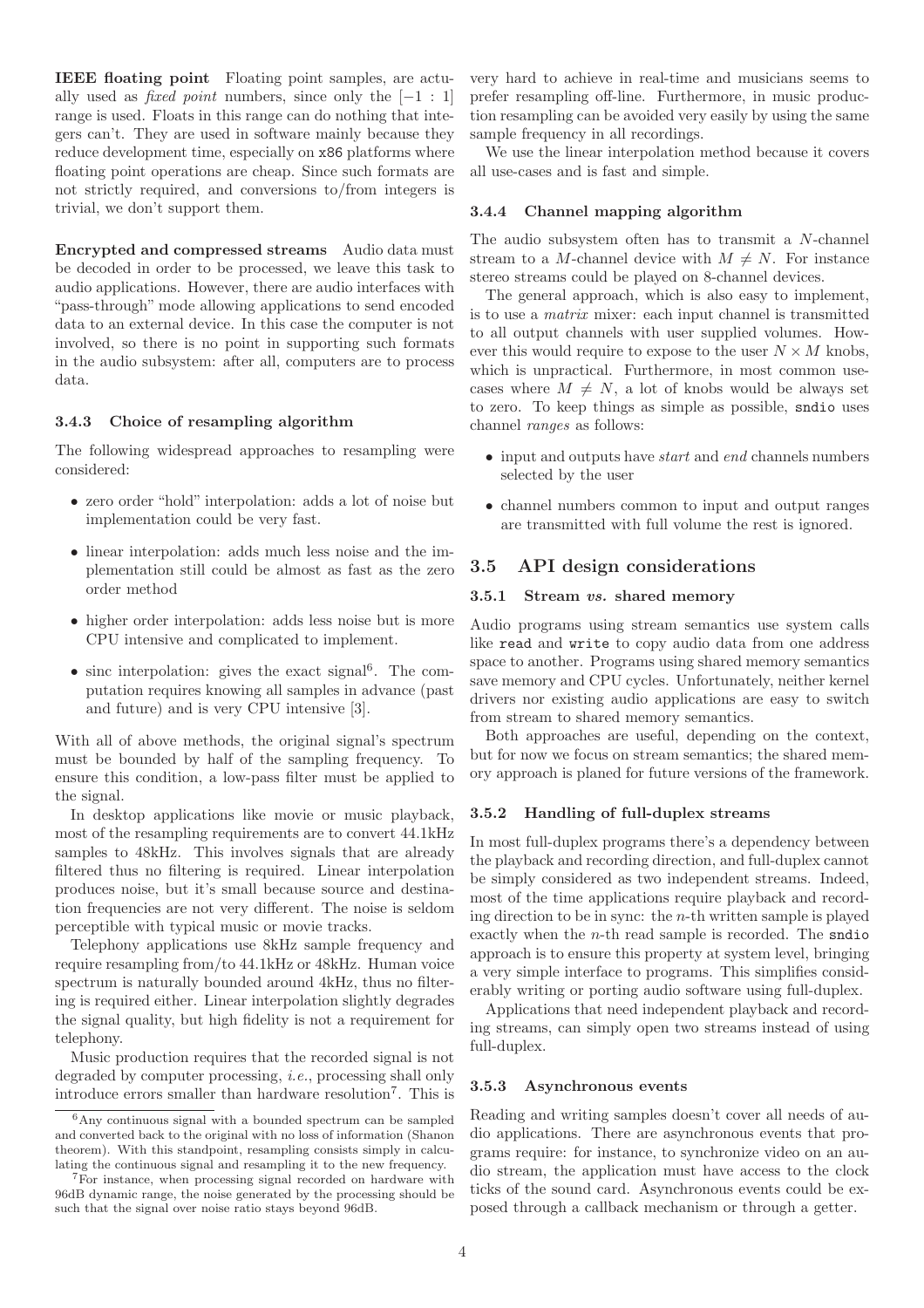The getter approach was rejected because there's no easy way to poll for incoming events. Indeed, the poll system call provides events only for when reading and writing is possible (POLLIN and POLLOUT respectively). Furthermore, events can occur during a blocking read or write, during which they couldn't be retrieved<sup>8</sup>.

# 4 Architecture and implementation

# 4.1 Overview

The sndio framework enhances and completes the kernel audio and MIDI support, following above considerations. The whole audio and MIDI subsystem is thus build around three elements: kernel drivers, the aucat audio server and the library-based API to access hardware devices and software services in a uniform way.

#### 4.1.1 Kernel drivers

Kernel audio and MIDI drivers expose hardware to userspace processes through a character device. Only one process may use a given device at a given time.

# 4.1.2 Audio server

The aucat program can behave as an audio server [11]. It exposes "logical" subdevices that applications can use as they were actual hardware devices. It acts as a transparent layer between logical devices and hardware devices. It does format conversions and resampling on the fly and allows multiple applications to use the same device concurrently.

Each client has it's own volume setting that can be controlled through MIDI . This allows using a MIDI control surface with motorized faders as a mixer. Volume settings are persistent, meaning that if an application disconnects from the server and connects back to it, it will get the same volume setting. Volumes are reset if the server is restarted.

Multiple subdevices backed by the same hardware device can be defined. For instance, this allows splitting a 4-channel device in two stereo subdevices; this could allow using headphones and speakers as different subdevices. Parameters like the maximum allowed volume are associated to subdevices. Thus, defining subdevices could also allow forcing applications to use a set of parameters.

Besides above features, the server can start multiple streams synchronously. Once started, streams are maintained in sync, even if underruns/overrun occur. For instance, this allows starting an audio player and an audio recorder synchronously; the resulting recorded track will be in sync with the played track. This mechanism is controlled through MIDI and doesn't not require modifying application code. Only the appropriate MIDI software (or hardware) is required.

The server can also expose a clock reference, allowing MIDI software or hardware to be synchronized to an audio stream, again without modifying the code. This mechanism allows audio application running on OpenBSD to cooperate with MIDI applications or external MIDI hardware.

The last two features – control and synchronization through MIDI – are intended to allow multiple small programs to work together in order to accomplish a complex task. This is a small step toward bringing Unix philosophy in the audio domain.

### 4.1.3 MIDI server

MIDI is a unidirectional point-to-point serial link. A so called thru box can be used to allow a single source  $(e.g.,)$ a master keyboard) to send data to multiple destinations (e.g., synthesizers). To a certain extent, thru boxes are for MIDI what hubs are for Ethernet.

The midicat program creates software thru boxes allowing applications to send data to other applications [12]. Hardware MIDI ports can also be connected to thru boxes as they were programs. This, in turn, allows a single device to be shared by multiple programs.

Thru boxes and hardware MIDI ports are accessed by programs in an uniform way. In other words the midicat program emulates a hardware MIDI port with a physical thru box connected to it.

### 4.1.4 Audio and MIDI access library

A library-based API, the libsndio, is provided to access hardware devices and software services in an uniform way.

The API is very simple. It's designed to help avoiding programing mistakes. Besides its simplicity, it doesn't require managing by hand synchronization of playback and recording directions of full-duplex streams.

## 4.2 Kernel drivers and dependencies

Audio and MIDI hardware is exposed to user-space processes through the corresponding kernel drivers. Only the following subset of features offered by the audio driver are used by the sndio framework:

- read and write system calls to receive recorded samples and send samples to play. The audio driver splits inputs and outputs in blocks of equal size, but this feature is not required and is used only as an optimization.
- ioctl to get and set audio parameters, like the encoding, the sample rate, the number of channels and the block size. For full-duplex, we use always the same parameters for playback and recording.
- ioctl to start and stop playback and/or recording. For playback, first, the device is stopped, then few blocks of samples are written, and finally, once there are enough samples to play, the device is started.
- poll is used to check whether the device is readable or writable. Certain audio APIs – including the OpenBSD one – tend to use slightly modified poll semantics: POLLIN and POLLOUT are set only if at least one block can be read or written. Since we don't depend on input or output being block-based, any poll implementation is usable.
- ioctl to fetch the number of samples processed by the device. These counters are used for synchronization

<sup>8</sup>But probably programs using blocking I/O seldom need asynchronous events.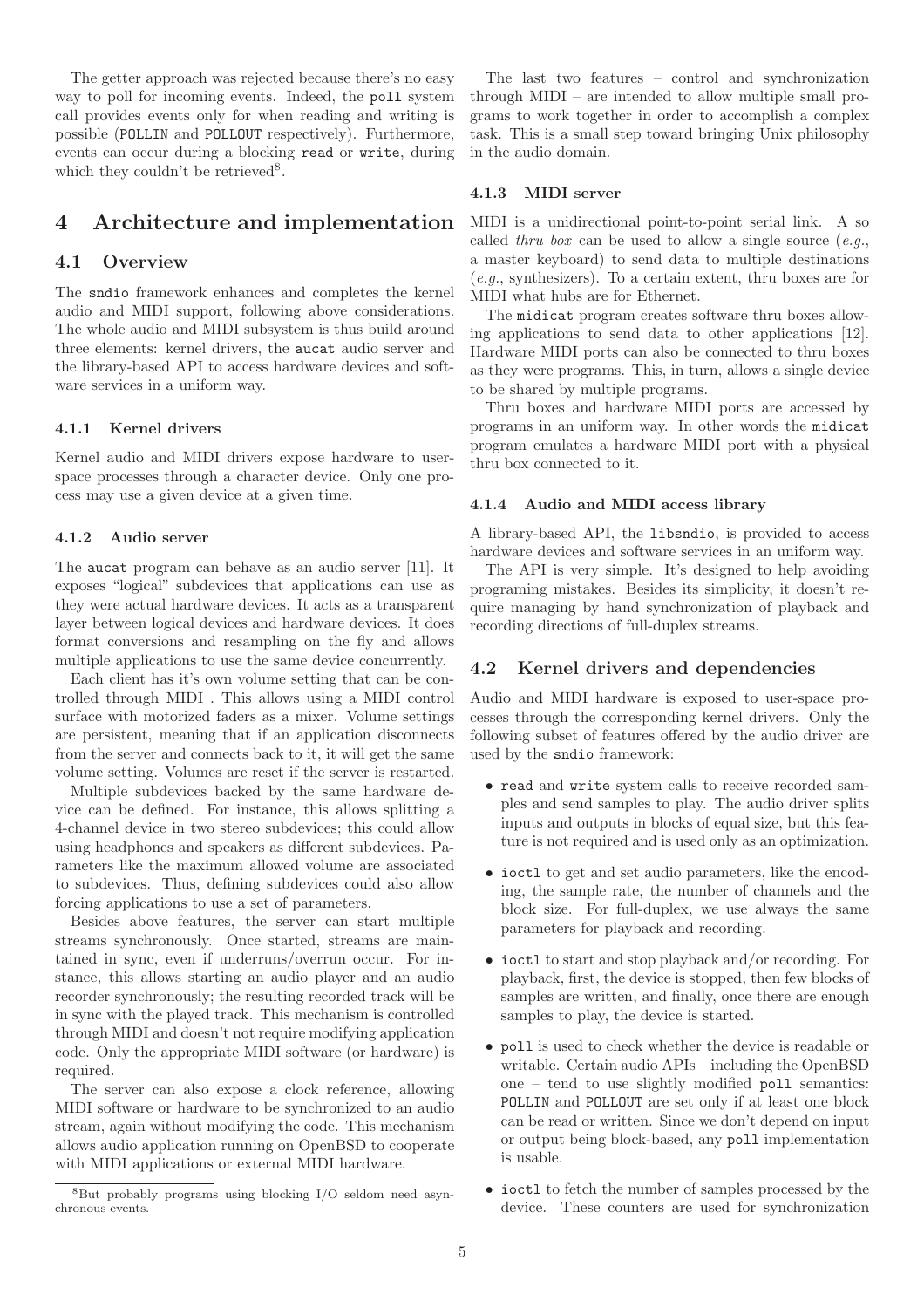purposes, and their value must be correct. We don't use their absolute value; we only use the difference between values returned by successive calls. Thus they are allowed to overlap.

 $\bullet$  ioctl to fetch the number of errors, *i.e.*, the number of samples inserted by underruns or dropped by overruns. In the OpenBSD implementation, the counter of processed samples is not incremented during underruns and overruns, thus we use the number of errors as a correction to the total number of samples. The number of errors is allowed to overlap.

A very strong requirement is the number of processed samples to be correct (underrun and overrun corrections included). The requirement of correct counters may seem surprising, since if an API exposes such counters, then one expects them to be correct. Nevertheless, the author noticed they were not accurate in the initial OpenBSD implementation.

MIDI hardware is used as a simple serial port, and no ioctl's are used. We don't use "cooked" interfaces like the OSS-style sequencer device.

## 4.3 Server architecture

#### 4.3.1 Data processing chain

The aucat audio server is build as a network of small processing units running inside a single Unix process. Each unit, called aproc structure, performs a simple task (like resampling or mixing), which consists in processing audio data on its input(s) and storing the result on it's output(s) for processing by its neighbor unit. Processing units are interconnected by FIFOs, called abuf structures. Terminal aproc structures are sockets, files or devices, and have either only inputs (file writers) or only outputs (file readers). Fig. 1, illustrates the data processing chain corresponding to a typical configuration of the audio server.

To some extent, aproc structures can be considered as execution threads, but they are much simpler than actual machine threads: all of them use the same code structure and none of them requires a stack. This allows optimizing them a lot, avoiding system threads or alike. Any processing unit sleeps while there's no data to process and is waked up when data is available on one of its inputs or when data can be sent to one of its outputs. There's no scheduler because interactions are very simple; each processing unit calls its neighbor when data is pushed to an output or pulled from an input.

Buffers have two ends (reader and writer end), writing on the buffer triggers its reader, and reading from the buffer triggers its writer. This creates a cyclic dependency not only between neighbor processing units, but across all the network. At first glance such cycles are not triggered; furthermore, each iteration involves data processing, and once there's no data to process anymore, the cycle will break by itself. However the caller unit state is stored on the machine's stack, and cyclic calls could make the process stack grow indefinitely. Rather than dealing with cycles, which would complicate the implementation, we preferred avoiding the cyclic dependency. This is easy because the network



Figure 1: Network of processing units of a server instance: processing units are represented as bullets, and FIFOs are represented as lines. Two full-duplex sockets are connected to the mixer and demultiplexer. Socket "1" uses format conversions and resampling on the fly while socket "2" uses the server native parameters.

of processing units itself has no cycles, and thus all we have to do is preventing units from calling their caller.

To each file descriptor is associated a "reader" terminal aproc responsible for reading it and/or a writer terminal aproc. The server polls on its file descriptors in a infinite loop. Every time a descriptor becomes readable (writable), its corresponding reader (writer) terminal aproc is invoked. When there are no file descriptors to poll anymore, the server exits.

Note that this framework for non-blocking processing is not specific to audio. It can be used for anything else and we'll use it for MIDI . That's why, the midicat binary is simply a link to the aucat binary.

#### 4.3.2 Server and non-server modes

Processing units are elementary bricks, and depending on how they are connected, the aucat program could perform different tasks. There are three main tasks we're interested in:

Server mode. At server startup, the audio device is opened, and it's corresponding writer and reader aproc structures are created. They are attached to a mixer aproc (for playback) and to a demultiplexer aproc (for recording) respectively. The server starts listening for incoming connections on its Unix domain socket, and the main loop can start.

Every time a connection is accepted, reader and writer terminal aproc structures are created for the corresponding socket, and it's inserted to the list of files to poll. Reader and writer aproc structures are connected to the mixer and/or the demultiplexer aproc structures. If con-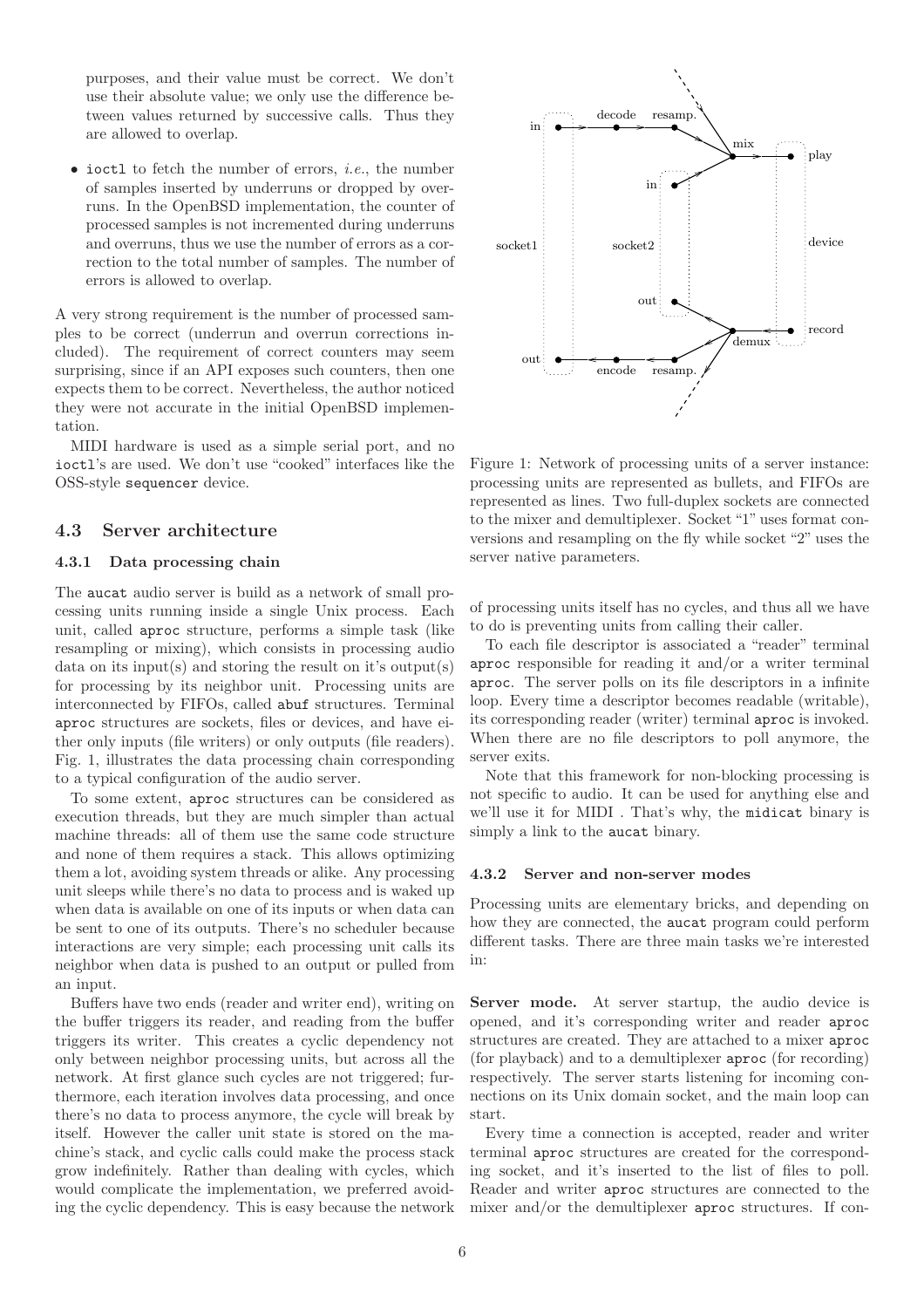

Figure 2: Network of processing units of an aucat instance performing off-line conversions. Two files (1 and 2) are mixed and the result is recored on two other files (3 and 4) using different parameters.

versions and/or resampling are required, then the corresponding aproc structures are created and inserted in the processing chain, as shown on fig. 1.

Player & recorder mode. One may notice that playing data from a socket or from a regular file would be almost the same. Only the reader and the writer implementation changes. So, attaching regular files at startup costs nothing. The aucat program has command line options to attach a regular file to play or to record, and thus can be used as a general purpose player/recorder.

Off-line conversion mode. Instead of opening and creating the device aproc structures, one can connect the mixer output to the demultiplexer input, as shown on fig. 2. In this mode aucat plays (and mixes) input files and records the result on output files. It can be used as a general purpose conversion, resampling, mixing and channel extraction utility.

## 4.4 Latency control

One of the main objections against audio servers is the extra latency they add. This an implementation problem and the extra latency they add can be controlled and/or avoided, as follows.

The latency is the time between a sample is produced and the time it is played by the audio hardware. Audio samples are buffered, and buffers are consumed at constant rate: the sample rate. Thus the latency is:

$$
\mathtt{latency} = \frac{\mathtt{buffered}}{\mathtt{rate}}
$$

So controlling the latency is equivalent to controlling the number of buffered samples which is easily achieved through flow control.

The number of buffered samples includes any buffers involved, including "hidden" buffers like the kernel buffers of the Unix-domain connection and device driver buffers. It's very easy to calculate:

The number of samples played is exposed by the kernel driver, while the number of written samples can be counted easily. Thus, the maximum latency can be fixed by preventing the application from filling buffers beyond a fixed limit. This mechanism is implemented inside the equivalent of the write system call of the sndio library. The maximum latency is set by the program at initialization, and the above mechanism ensures that the program never goes past it.

The server mixes multiple streams, and the result of the mixing is stored into a buffer for output to the device. This buffer contributes to the total latency. But since it's common to all clients, its size cannot be controlled by a single client; it's set at server startup. The size of this buffer is thus the minimum buffering a program can request<sup>9</sup>. The aucat program provides an option to set it.

## 4.5 Handling overruns and underruns

Underruns – causing sound stuttering – happen when the client doesn't provide data fast enough or when the server doesn't process it fast enough. This is mostly caused by system  $load^{10}$ , which cannot be completely avoided on a non-realtime system.

When a client buffer underruns, the server inserts silence to play in the stream. The effect of this is to shift the clock exposed to the application by the amount of silence inserted. This is not acceptable because the program may use the clock to synchronize non-audio events to the audio stream. There are two options:

- Drop the same amount of samples as the amount of silence inserted. From the program point of view, there's a short transient sound quality degradation. For instance, this behavior is suitable for a audio and MIDI sequencer, where loosing the tempo transiently is not acceptable. However if the underrun duration is long, the program will not recover quickly; for instance a program cannot be suspended and resumed with this approach.
- Pause the clock by the amount of silence inserted. The underrun can be possibly very long. However this approach is not suitable for music applications. Furthermore, multiple synchronous streams don't underrun the same way, their clock won't pause the same way and in turn they will go out of sync.

There's no "best approach", it depends on the program goal, that's why we let programs choose their underrun policy.

Besides the clock reference, the server must keep in sync playback and recording directions of full-duplex streams. If the playback direction underruns, then since silence is inserted; to keep the recording direction in sync, the same amount of silence must be inserted in it. Similarly, if the recording direction overruns, then since samples are dropped from it; to keep the playback direction in sync, the same amount of samples to play are dropped.

The server process itself may also underrun or overrun, if the machine is busy. This is less likely to happen since it is I/O bounded and the OpenBSD scheduler prioritizes such

buffered = written − played

<sup>9</sup>Actually, in the current implementation, kernel device buffers also count in the minimum latency, but that will be fixed later.  $10$ Or poor implementation.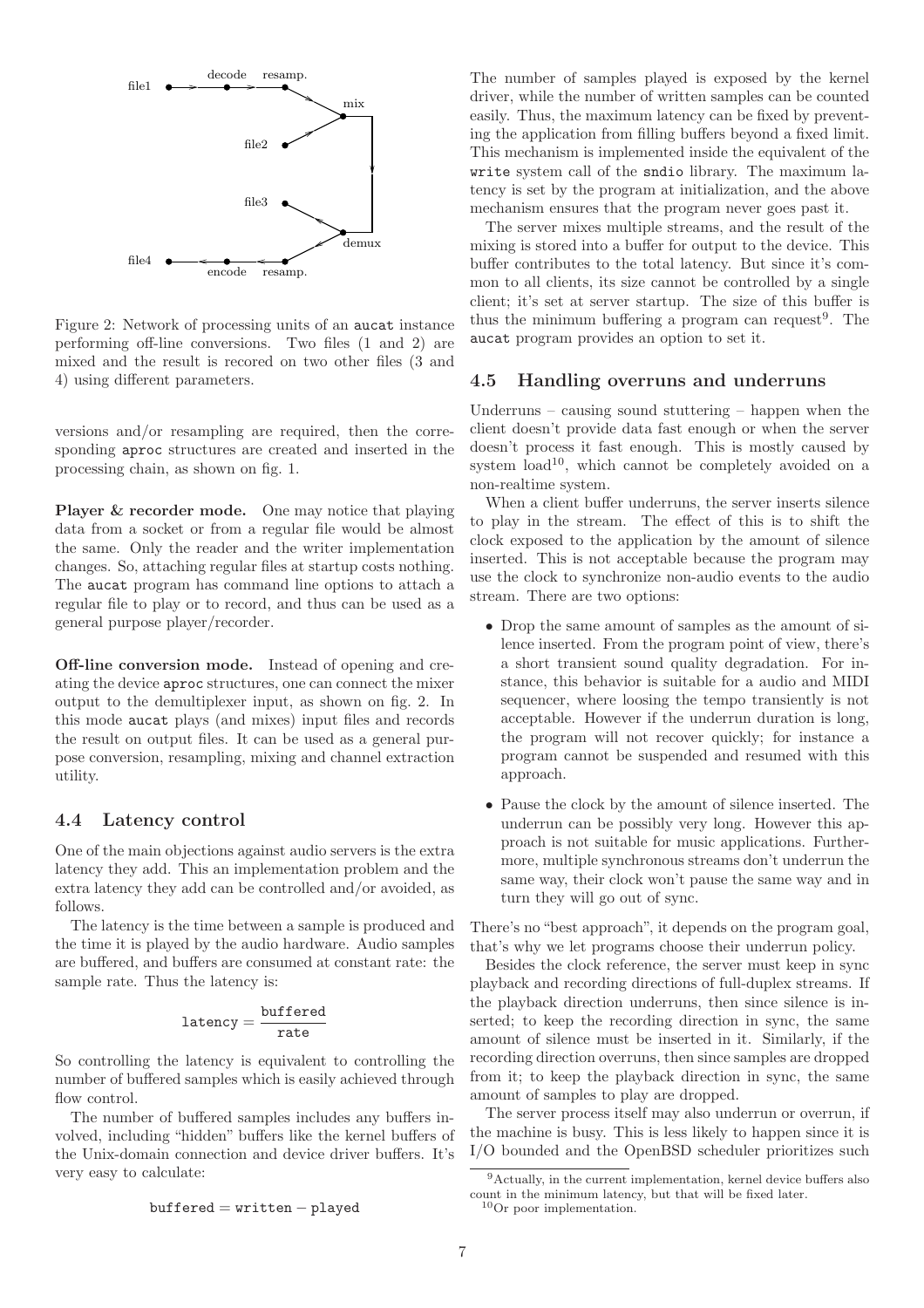processes. But the server uses the sndio interface to access the actual audio device. In other words, aucat is "the client of the device", and thus its buffer underruns and overruns will be handled by the lower layer, namely the device.

## 4.6 Sharing the dynamic range

Mixing streams means adding their samples. Obviously if multiple 16-bit streams are added, the result cannot fit into 16-bit integers. A simple solution would be to take the average of inputs instead of their sum, as follows:

$$
y(t) = \frac{1}{N} \sum_{i=0}^{N-1} x_i(t)
$$

where  $x_0, \ldots, x_{N-1}$  are input streams, and y the result of the mix. This reduces the volume of each stream as follows:

$$
x_i(t) \mapsto \frac{1}{N} x_i(t)
$$

This is not a problem as long as  $N$  stays constant in time, but that's not the case. When a new stream is inserted, *i.e.*, the number of streams becomes  $N + 1$ , the *i*-th stream changes:

$$
\frac{1}{N}x_i(t) \mapsto \frac{1}{N+1}x_i(t)
$$

its amplitude makes a relative<sup>11</sup> step of:

$$
\frac{N}{N+1}
$$

For small values of N the step is large  $(i.e.,$  very audible) and it converges to 1 (*i.e.*, no step) for large values of  $N$ . This is a problem because audio servers are mainly used with one or two streams, so this option is not acceptable.

The other possibility would be to fix  $M$ , the maximum number of streams and to systematically scale inputs by  $1/M$ . But when there's only one input stream (most of the time), the dynamic range (thus quality) is unnecessarily reduced, which is not acceptable either. Actually, this depends on user requirements, so we used the following compromise: we let the user choose  $M$  the maximum expected inputs and we scale inputs by  $1/M$  if  $N < M$ , else we scale them by  $1/N$ . By default  $M = 1$  to keep the full dynamic range when there's a single output, but if volume steps are annoying, the user can pick a larger value of M.

## 4.7 MIDI control of the volume

We allow the volume of each client to be controlled individually. Rather than adding yet another API, and yet another utility to control the volume, the aucat server exposes a MIDI port and uses the standard MIDI volume controller messages to adjust the volume. Besides the advantage of being simple, this approach allows volume to be controlled not only from common MIDI programs, but also from MIDI hardware. For instance a control surface with motorized faders can be used as it was a mixing console; such hardware is a much more appropriate input device than the mouse and keyboard of the computer. MIDI also allows saving and restoring the mixer state into a standard MIDI file, or to create volume automation by simply playing a file with volume change events.

The drawback of this approach is that the user sitting behind her/his control surface doesn't know which fader corresponds to which application. Indeed, when a new application connects to the server, a unused fader is allocated to it but its name is not exposed yet<sup>12</sup>. To mitigate this problem, faders allocations are persistent: when an application is started, it gets the same fader it used the last time it was started. As a desirable side effect, the volume is restored allowing the user to keep her/his per-application volume settings persistent.

## 4.8 Synchronization of audio streams

Keeping in sync two audio applications means that the  $n$ -th sample seen by one application is played or recorded simultaneously as the n-th sample seen by another application. This property must be preserved across transient underruns or overruns. Obviously this requires that applications start simultaneously on the same hardware device<sup>13</sup>. From the aucat server standpoint, this is easily achieved by atomically connecting the application to the mixer and/or demultiplexer, see fig. 1. Streams that require to start synchronously, are not started immediately; they are put in a "ready to start" state, and once all streams are in this state, they can be started atomically on user's request.

Applications don't need to explicitly request this feature. It is enabled at server start-up on a per subdevice basis. Typically, the user can create two subdevices for the same hardware device: the default one and an extra device with synchronization enabled. Depending on which subdevice the application uses, it will be synchronized to other applications or not.

We use MIDI Machine Control (MMC) protocol to start and stop groups of applications. This avoids defining a new API and developing new tools. Most software or hardware sequencers support this protocol, and it's likely that the user will need to control applications from such software or hardware anyway. MIDI controllers often have start/stop buttons too.

This implementation of MMC has three states:

- stopped incoming streams are not actually started, but put into a "ready to start" state. Even if all streams are ready to start, they are not started until a MMC start message is received.
- starting incoming streams are not actually started, but put into a "ready to start" state. Once all incoming streams are ready to start, they are atomically started and the server moves to the "running" state. If a MMC stop message is received, then the server moves back to the "stopped" state.

 $^{11}{\rm{We}}$  hear relative changes of the amplitude only: we can't hear a rustling near a jackhammer, but we easily hear it in a quiet room.

 $12$ This is being worked on.

<sup>&</sup>lt;sup>13</sup>Different audio interfaces use different clock sources, which slightly drift; the drift is accumulated over the time which sooner or later makes devices go out of sync enough to be audible. That's true even for devices of the same model from the same vendor, using the same electronic components. Audio interface clocks cannot be adjusted, through certain professional interface can use external clock sources. Nevertheless we focus on features working on any device.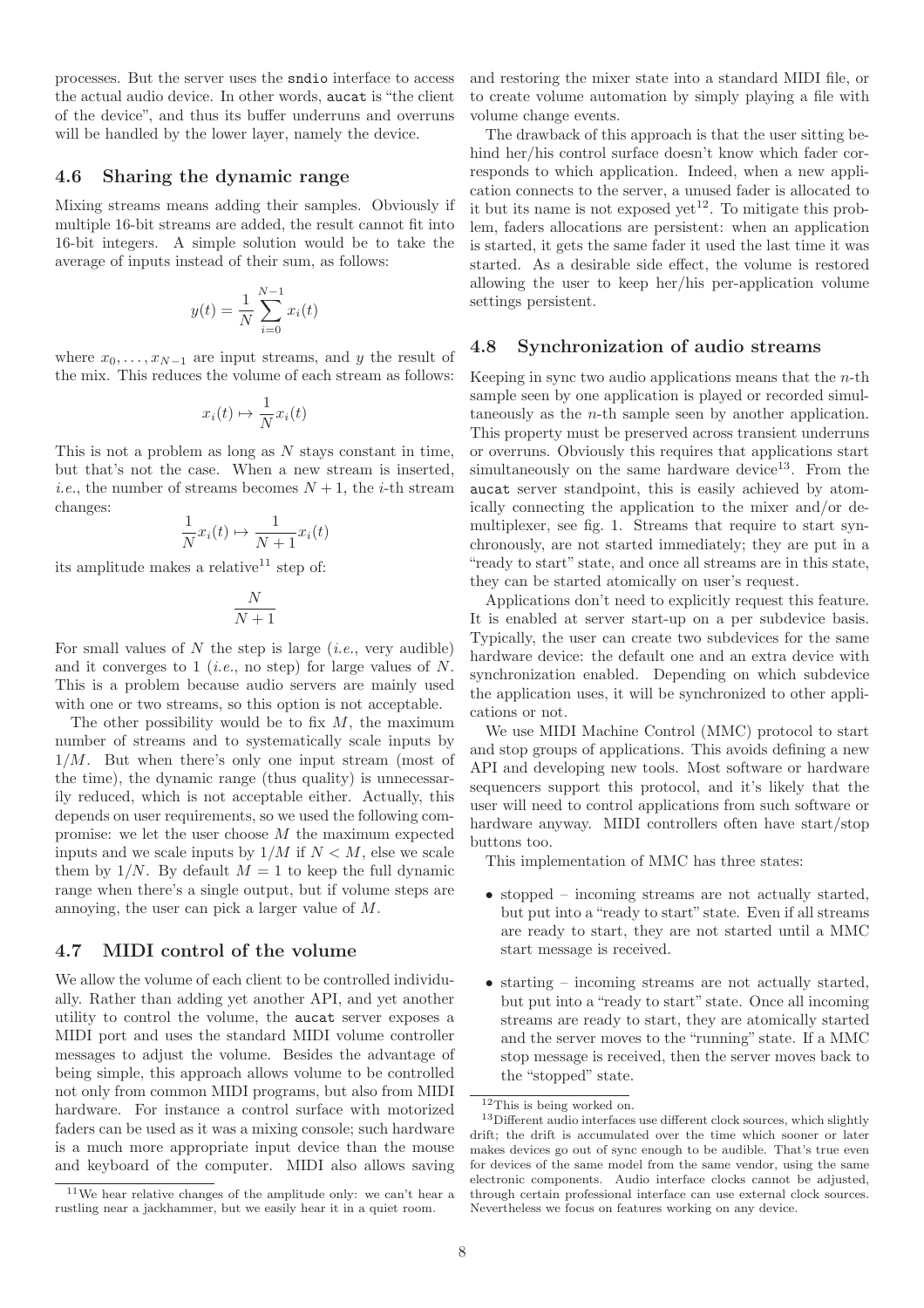• running – all streams are playing and/or recording synchronously. If a MMC stop message is received, then the server moves to the "stopped" state, but streams continue until all applications explicitly stop.

# 4.9 MIDI to audio synchronization

Non-audio applications can be synchronized to audio applications through MIDI. Indeed the MIDI Time Code (MTC) protocol allows multiple slaves to be synchronized to a master. The master sends a "start" event, and then sends clock ticks at fixed rate. Slaves use these clock ticks instead of using the system timer. There's no "stop" event, the master just stops sending clock ticks.

In the sndio case, the master is the audio server, and MIDI applications (or hardware) are its slaves. This is the most interesting when an MTC slave can be the MMC master, i.e., when a single MIDI application (or hardware) controls audio streams and stays synchronized to them. This is a key feature allowing multiple simple programs to be used together to achieve complex tasks.

# 4.10 Overview of the API

The audio API [13, 14] to expose hardware devices or logical subdevices, mimics read and write systems calls when possible. This eases porting code using OSS, Sun or ALSA programming interfaces. The only significant difference visible by the user being worth mentioned is the device naming scheme [10]. Since audio device names can refer to a hardware device or to a subdevice exposed by **aucat**, which is not located on the file system, we can't use paths, so we use the following naming scheme:

## type:unit[.option]

Possible values of the type of the audio devices are "aucat" and "sun" corresponding to aucat logical subdevices and real hardware respectively. Possible values for MIDI devices are "midithru", "rmidi" and "aucat" corresponding to software MIDI thru boxes, hardware MIDI ports and aucat control port respectively. The unit number corresponds to the character device minor number for hardware devices; for audio or MIDI devices created with aucat or midicat it corresponds to the server unit number specified on startup, typically 0. The "option" parameter corresponds to the subdevice name registered on server startup. The naming scheme is similar to the one used by ALSA.

# 5 Using the framework

# 5.1 Porting and writing applications

The sndio API is simple, and there's only one way to do one thing. Writing the actual code of a new sndio back-end for a simple application often takes less time than tweaking GNU autotools to integrate it in the application. Writing sndio back-ends is simplified further by the fact that certain tasks like synchronization are handled by sndio itself and do not require code in the application anymore. Less concepts, less thinking, less code, less bugs.

To the author knowledge there's no new code written primarily for sndio outside OpenBSD; aucat itself uses sndio to access the hardware though.

## 5.2 Setup examples

### 5.2.1 Audio server for desktop applications

This is the easiest use-case, there's no configuration file, neither specific options are required:

## $$$  aucat  $-1$

At this point multiple audio applications can use concurrently the default audio device, and any necessary conversions are performed on the fly.

#### 5.2.2 Multistreaming

Suppose the audio hardware has 4 (or more) channels: first two wired to main speakers, and next two wired to headphones:

```
\text{\$ } aucat -1 -c 0:1 -s default -c 2:3 -s hp
```
At this stage applications can choose between two stereo devices: the default one corresponding to speakers and an extra device corresponding to headphones.

### 5.2.3 Creating a MIDI thru box

The following command:

```
$ midicat -l
```
creates a unconnected thru box. Applications can use it to communicate as they were running on separate machines connected with MIDI cables.

Furthermore, to share a MIDI keyboard across multiple applications, its MIDI port can be subscribed when the thru box is created:

\$ midicat -l -f rmidi:4

where  $\text{rmidi}:4$  is the port of the keyboard.

#### 5.2.4 Making programs cooperate

This requires to create a subdevice with MMC/MTC enable $d^{14}$ 

```
$ aucat -l -r 48000 -z 480 -t slave
```
Applications using this device, will be synchronized together. Any MIDI sequencer can be configured to use "aucat:0" as MIDI port. At this stage, pressing the "start" button of the sequencer will start all audio applications simultaneously, and – most importantly – the MIDI sequencer will stay in sync with all of them. Moving volume faders will adjust volumes of individual streams.

This use-case is important because this is the only way to use simple programs to record acoustic instruments (or voice) on top of a MIDI accompaniment. Without aucat, they can't be synchronized, meaning that the recording cannot be edited and replayed; the only option would be to use a big monolithic application handling both audio recording and MIDI playback.

<sup>14</sup>MTC uses 3 standard clock tick rates: 96Hz, 100Hz, 120Hz. By using a sample rate of 48kHz and 480 samples block size, we ensure that each block corresponds to a tick which gives maximum accuracy.